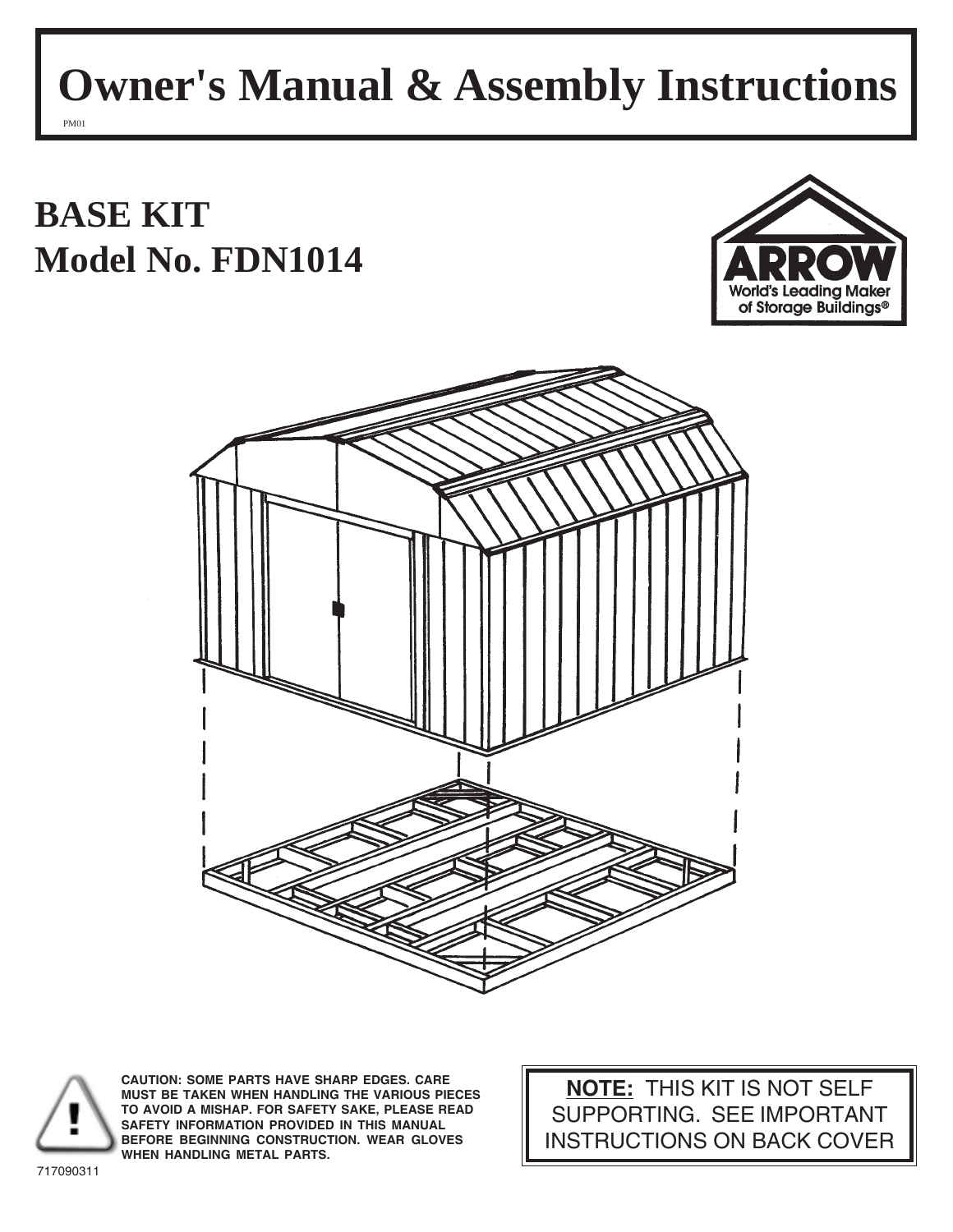## **BEFORE YOU BEGIN....**

PM02

1. Before beginning construction, check local building codes regarding footings, location and other requirements. Study and understand this owner's manual.

2. Follow all directions and dimensions carefully.

3. Follow the step sequence carefully for successful results.

4. Be sure all the parts fit together properly before proceeding.

5. IMPORTANT: Remove Owner's Manual from main carton of your storage building and locate Interior Dimensions on the front cover.

6. SAFETY FIRST: Care must be taken when handling various pieces of your kit since some contain sharp edges. Please wear work gloves, eye protection and long sleeves when assembling or performing any maintenance on your kit.

7. BASIC TOOLS: No. 2 Phillips screwdriver, pliers, work gloves, tape measure, level and a spade or shovel.

8. **GROUND MUST BE LEVEL!**

9. **DO NOT STEP ON CHANNELS OR ANGLES UNTIL FLOORING MATERIAL IS IN PLACE!**

10. Separate contents of the carton by the part number while reviewing parts list. Check to be sure that you have all the necessary parts for your kit. If you find a part missing, include the model number of your kit and contact:

# **1101 North 4th Street Breese, Illinois 62230**

# **Arrow Shed, LLC Customer Service Department**

**1-800-851-1085 or assist@arrowsheds.com**

### **Parts List**

|      |                                   | Quantity      |  |
|------|-----------------------------------|---------------|--|
|      | Part Number Part Description      | in Carton     |  |
| 9216 | Front & Rear Channel 62" 157,5 cm | 4             |  |
| 9220 | Side Channel 82" 208,3 cm         | 12            |  |
| 0572 | Corner Angle                      | 4             |  |
| 9214 | Cross Channel 21 7/16" 54,5 cm    | 6             |  |
| 9215 | Cross Channel 32" 81,3 cm         | 10            |  |
| 9715 | Cross Channel 19 3/16" 48.7 cm    | $\mathcal{P}$ |  |



**65004 #8Ax5/16" (8 mm) Screw (98)**

**65923 #8-32x3/8" (10 mm) Bolt (44)**

**65103 #8-32 Hex Nut (44)**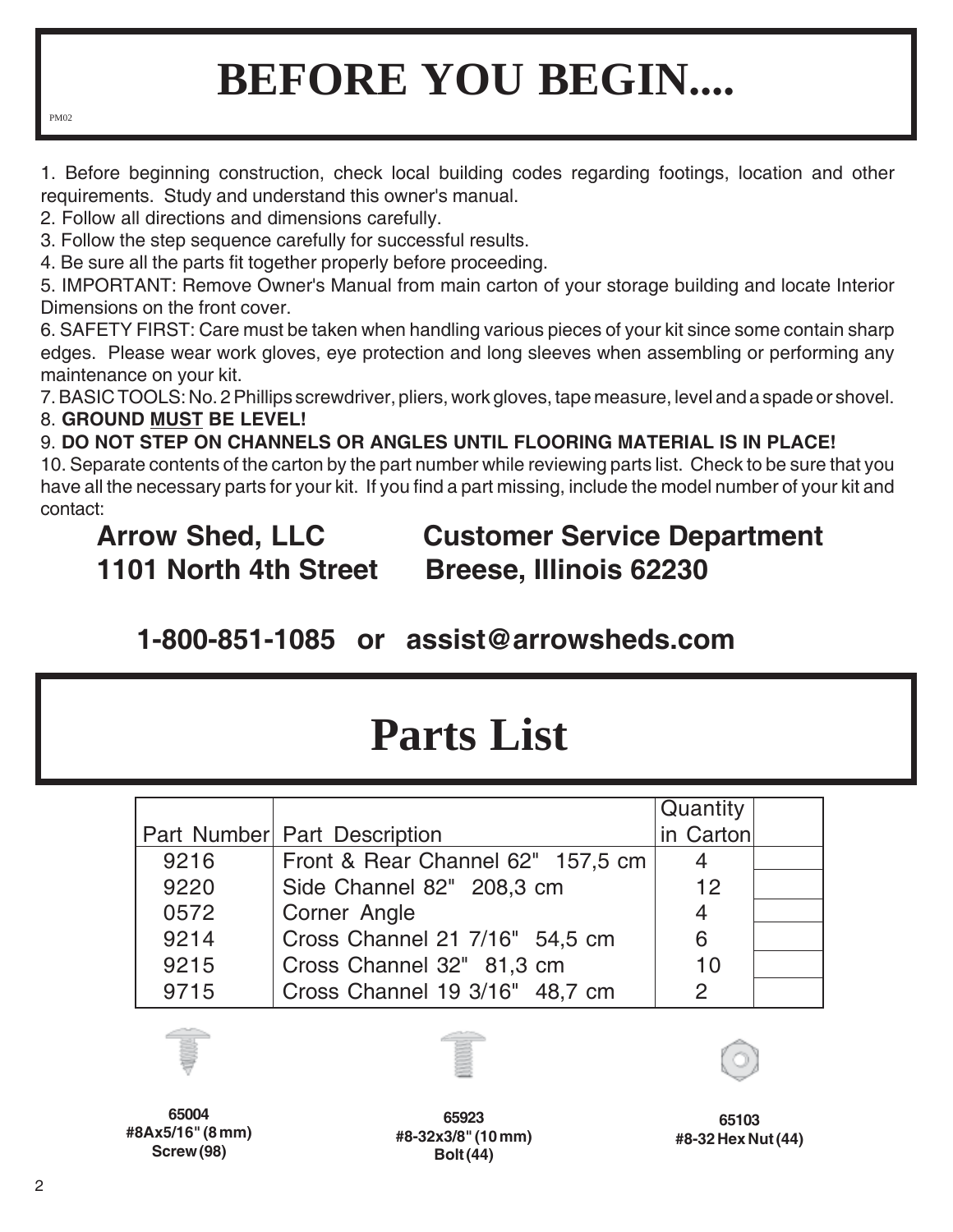### **How The Base Kit Works**

PK03

- 1. Assemble Floor Frame.
- 2. Assemble Base Kit.
- 3. Attach Floor Frame assembly to Base Kit.
- 4. Attach decking material inside Floor Frame assembly.

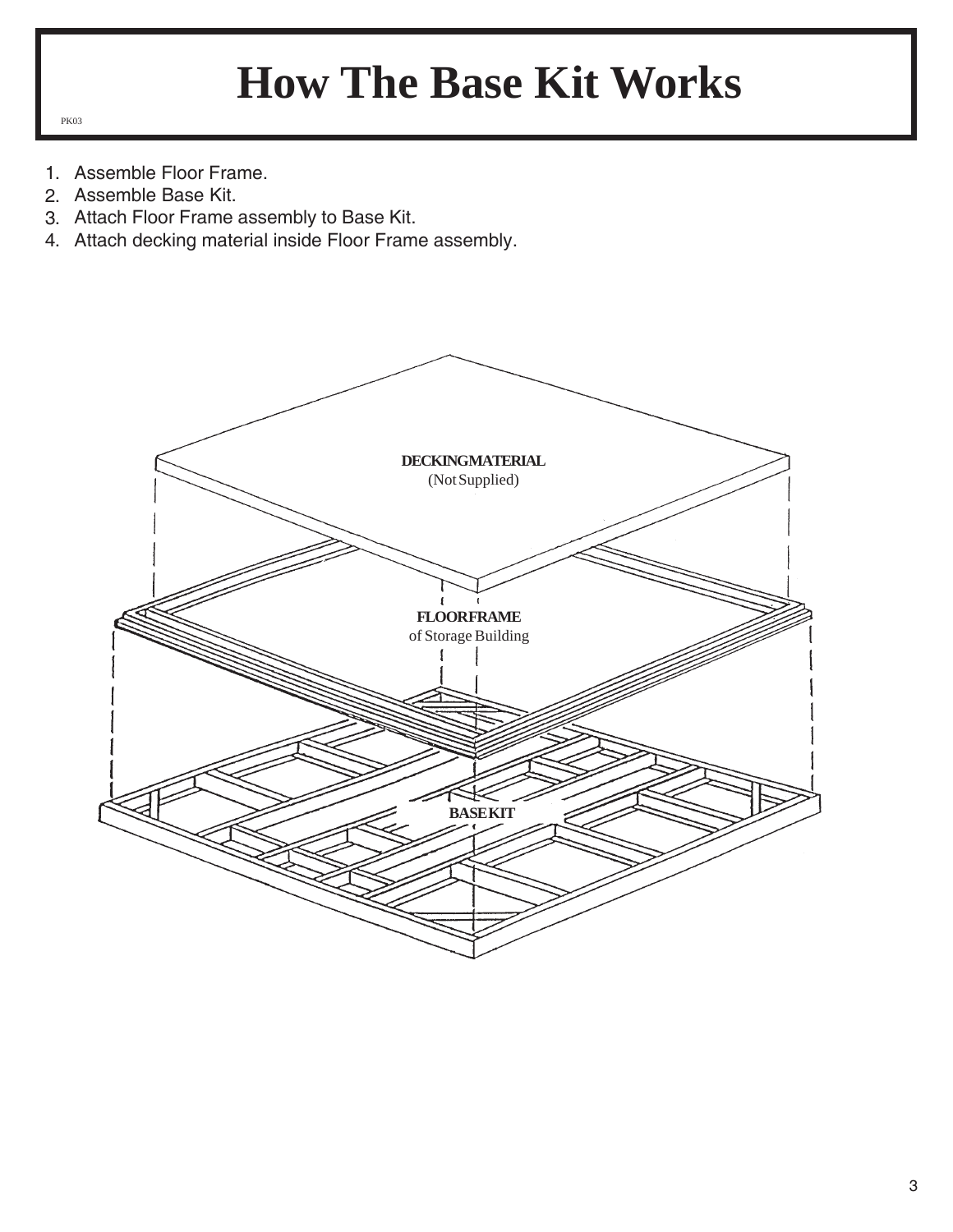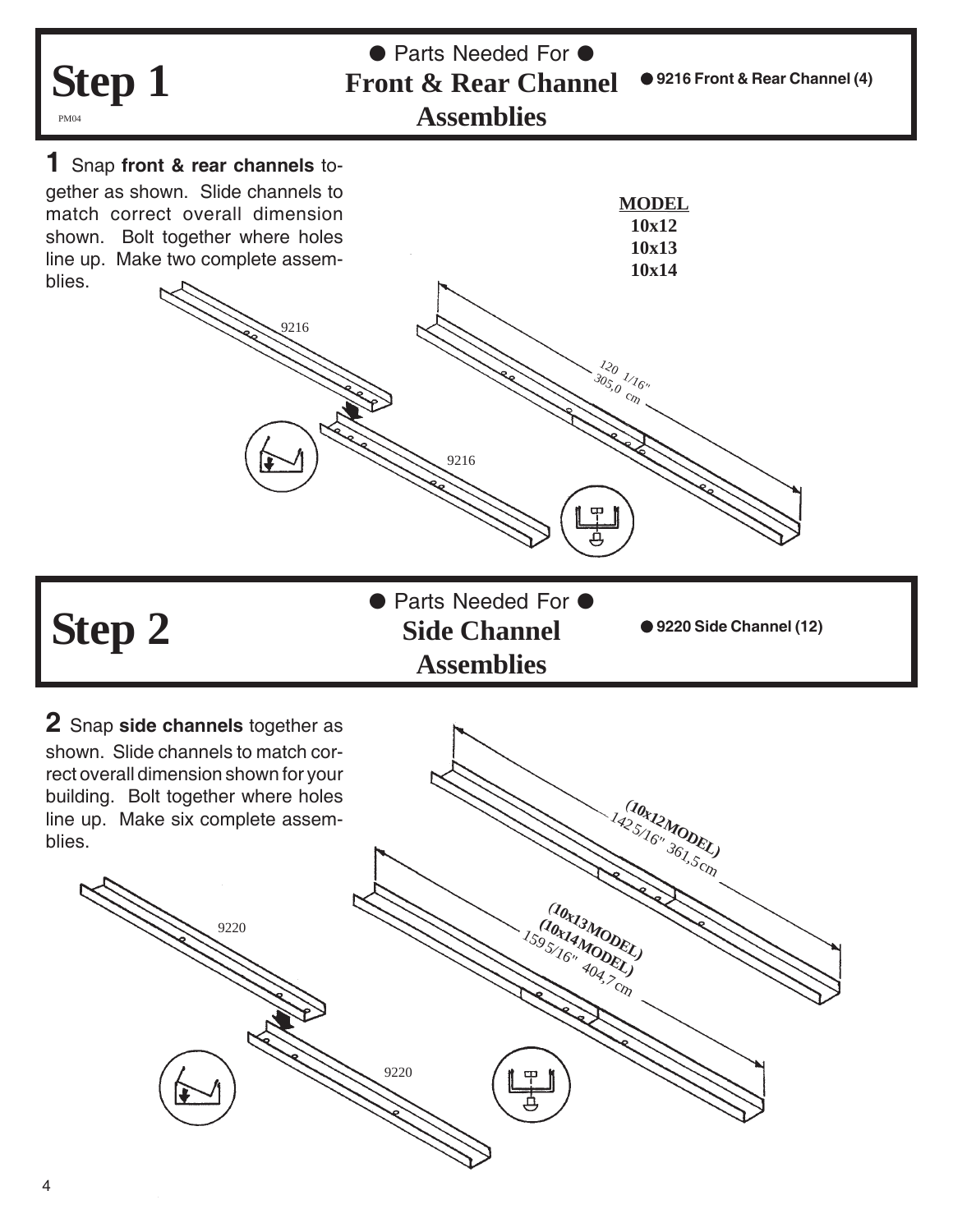### **Step 3** PM05

#### ● Parts Needed For ● **Fastening Channels** ● **F & R Channel Assemblies (2)**

● **Side Channel Assemblies (6)**

**3** Fasten two front & rear channels to two side channels using screws on the top flanges to form a rectangle. Attach the four remaining side channels at the dimensions shown, with flanges facing direction shown, using screws.

#### **NOTE**

Ground must be level. Do not step on channels or angles until flooring material is in place.

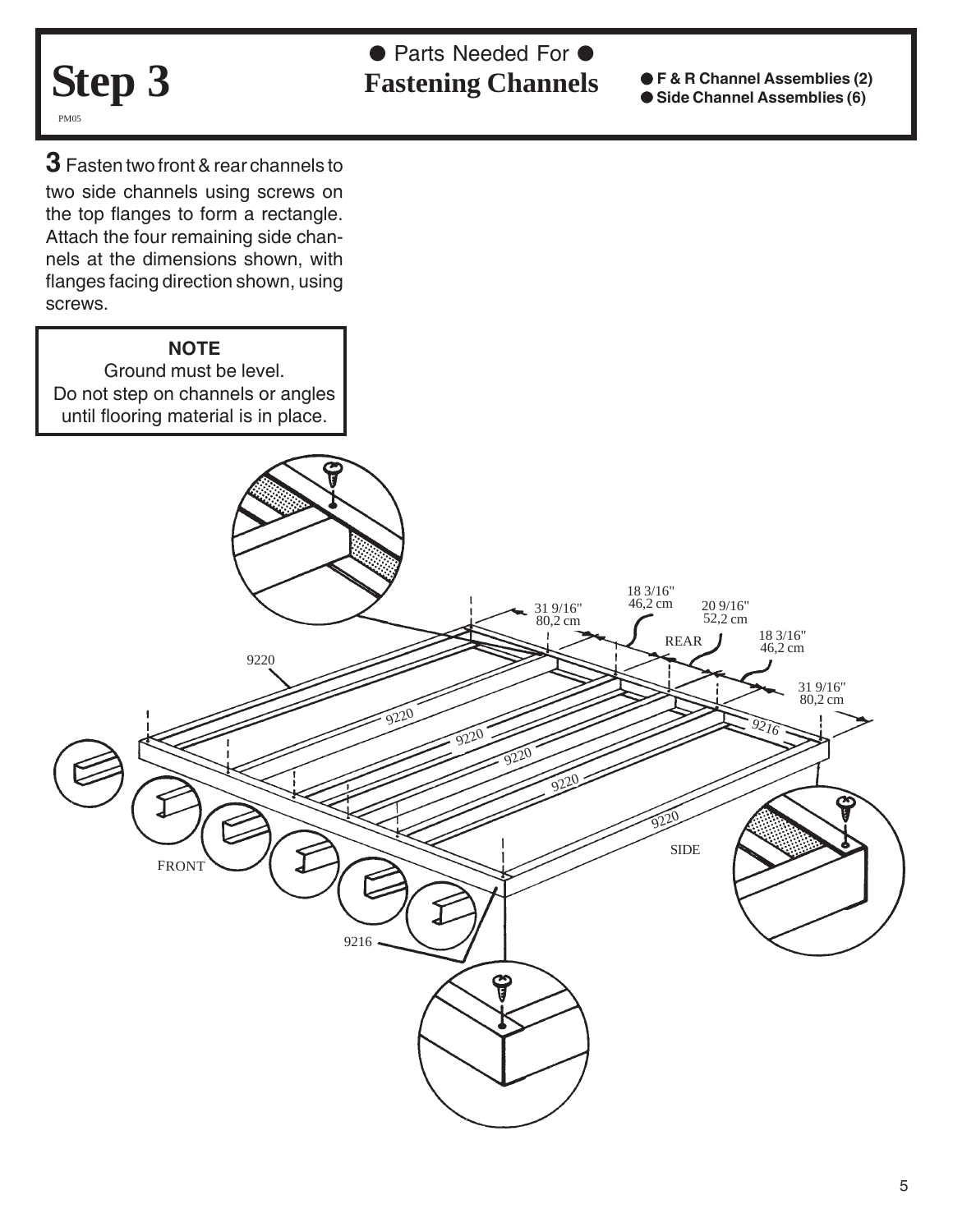

**5** Fasten **corner angles** to corners of unit at the 18" 45,7 cm dimension using screws.

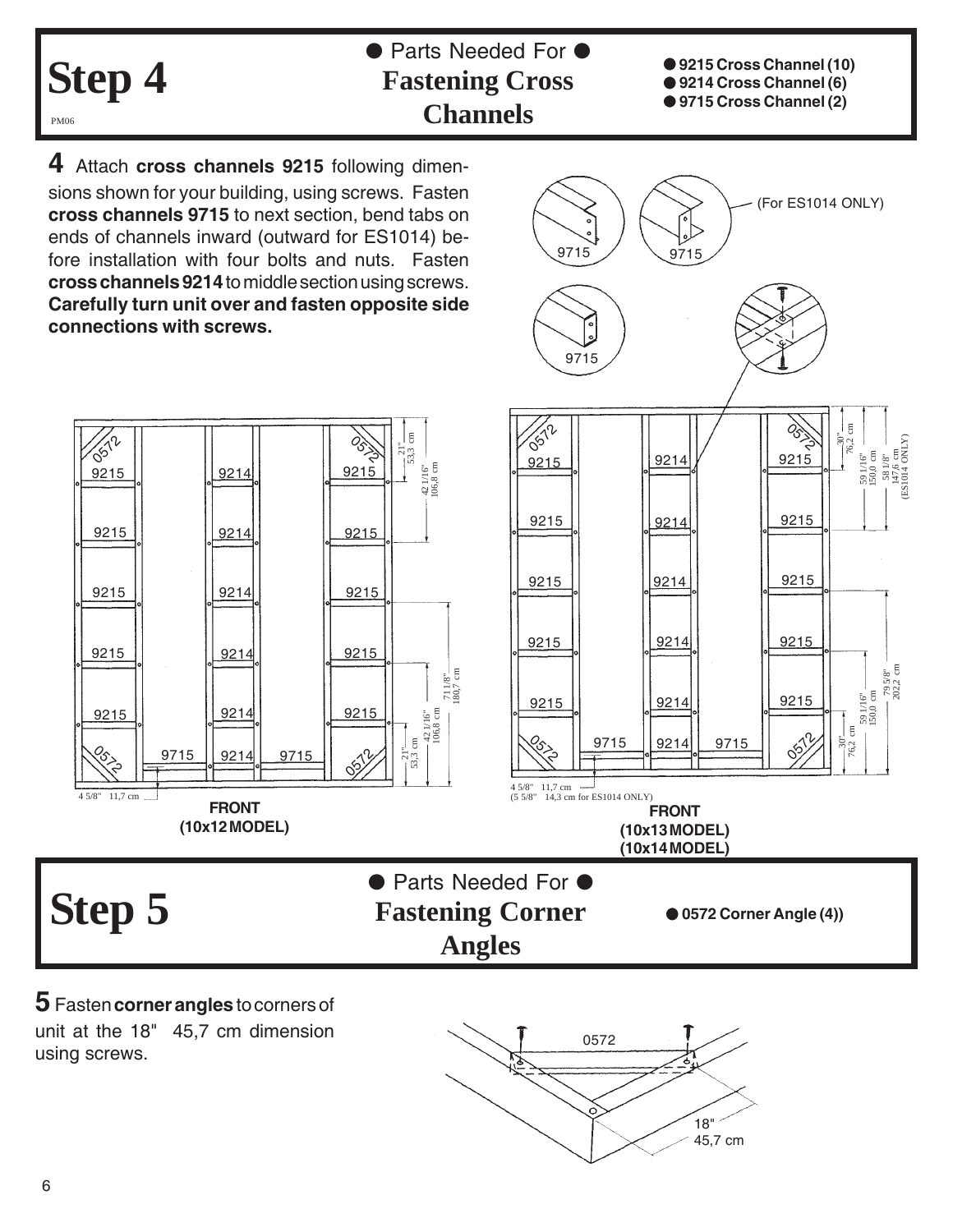### **Attach Floor Frame Assembly**

#### **6** Do not fasten decking material at this time!

PM07

#### **NOTE:** FLOOR FRAME MUST BE LEVEL AND SQUARE BEFORE PROCEEDING!

If you are using decking material, complete the floor frame assembly for the storage building as shown in the assembly instructions found in the building carton. **Position floor frame assembly on base kit, equal distance on the sides, front and rear.** Disregard statement in building instructions and anchor front and rear floor frames at dimension shown to side channels and side floor frames to cross channels using bolts and nuts.\*

If you are using the base kit as a finished form to pour concrete, see next page. Pour concrete first, then attach the floor frame assembly using concrete anchor bolts, available at your local building supply store.



SIDES & REAR



\* If there are no anchor holes in floor frames, or they do not line up: Assemble the base kit to match the floor frames, and drill 1/4" (6 mm) dia. holes at the cross members for attachment with bolts and nuts provided.